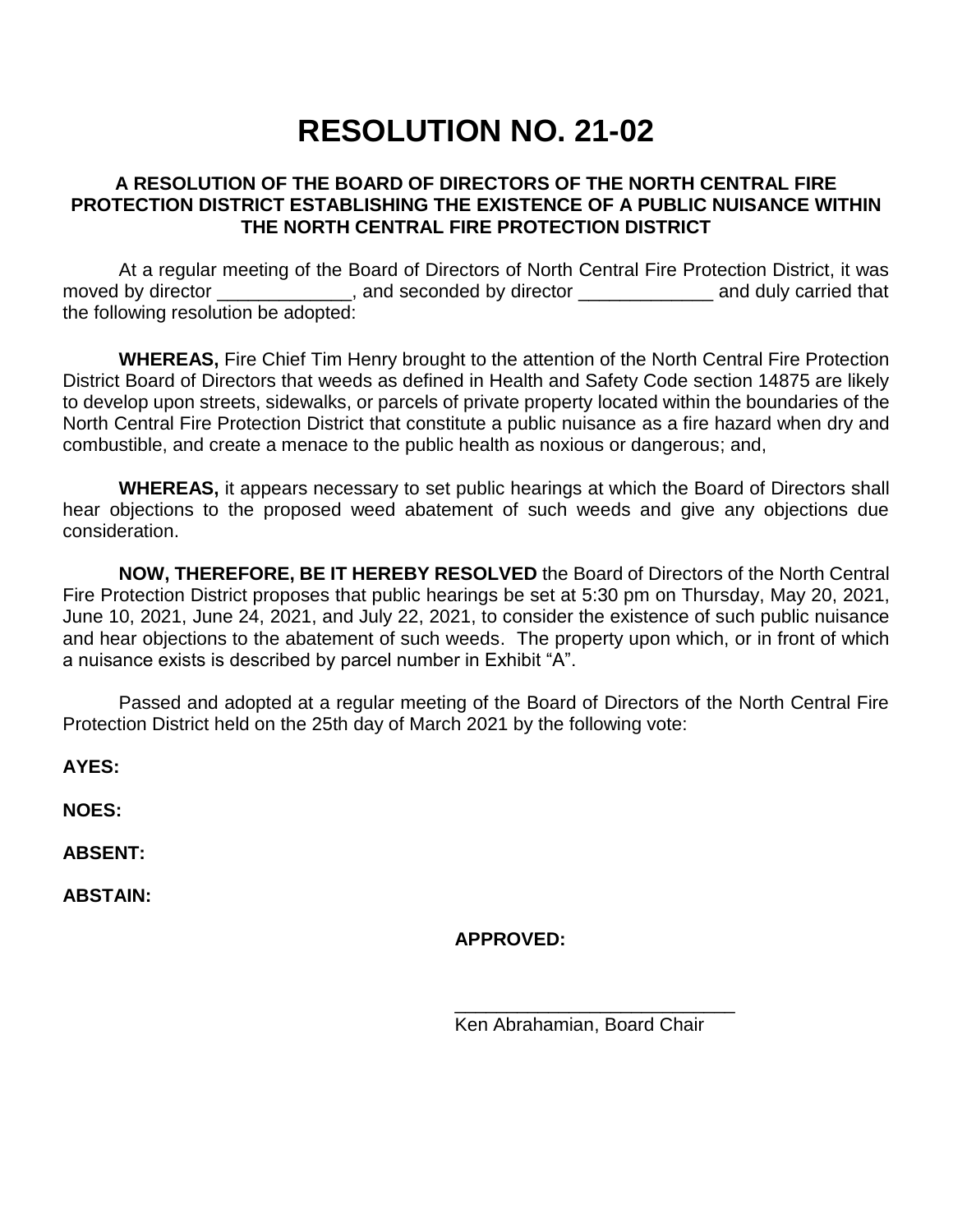### **ATTEST:**

\_\_\_\_\_\_\_\_\_\_\_\_\_\_\_\_\_\_\_\_\_\_\_\_\_\_\_ Amanda Souza, Board Secretary

#### **CERTIFICATE**

#### **STATE OF CALIFORNIA ) COUNTY OF FRESNO ) ss. CITY OF KERMAN )**

I, Amanda Souza, Board Secretary of the North Central Fire Protection District, do hereby certify the foregoing Resolution of the Board of Directors of the North Central Fire Protection District was duly passed and adopted at a Regular Meeting of the Board of Directors on March 25th, 2021.

**DATED**: March 25, 2021

\_\_\_\_\_\_\_\_\_\_\_\_\_\_\_\_\_\_\_\_\_\_\_\_\_\_\_\_ Amanda Souza, Board Secretary